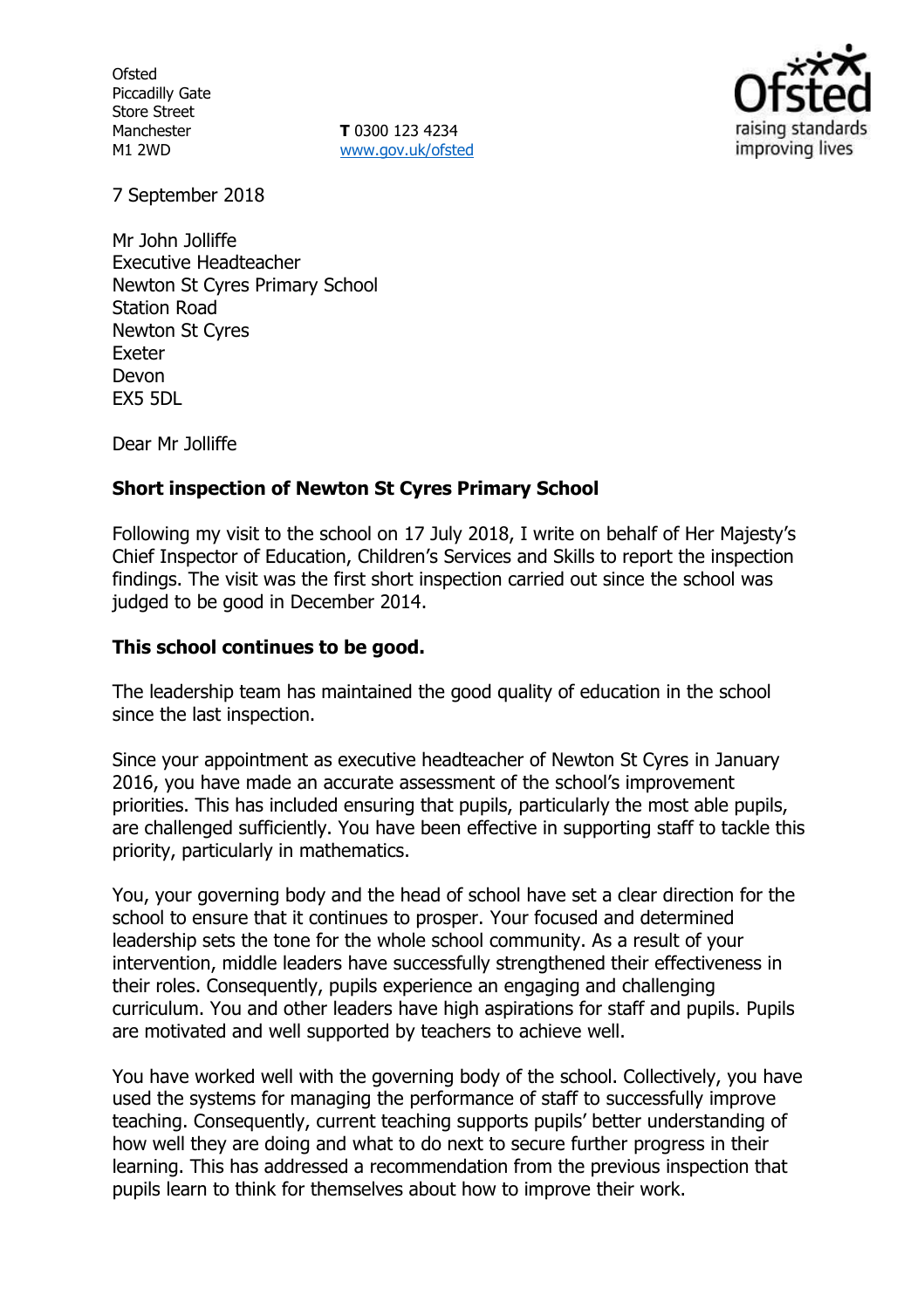

You and the governing body have acted positively upon other recommendations from the previous inspection. Teachers' expectations of what pupils can achieve in mathematics have been raised. Pupils now routinely use their mathematical skills in practical contexts. Furthermore, pupils, including the most able pupils, are able to move quickly on to work which challenges them. This is because teachers carefully plan activities at different levels of complexity to support, as well as challenge, pupils' thinking. Pupils say that 'it's more fun when you challenge yourself'. They are confident, enthusiastic and motivated to attempt the more difficult writing or mathematical tasks. However, currently, few of the most able pupils achieve the highest standards in their writing.

Parents and carers are highly supportive of the school. Almost every parent who responded to the online questionnaire, Parent View, would recommend the school. All agree that their children are happy, safe, well looked after and taught well. Parents are effusive in their praise for the energy, enthusiasm and professionalism of the staff, which result in their children loving coming to school and achieving well. One parent commented for many, affirming that 'My children study hard but are able to have fun and their personalities are allowed to shine.'

## **Safeguarding is effective.**

There is a strong culture of safeguarding because you, your governors and your staff make the safety of pupils a high priority. All staff and governors are appropriately trained in identifying possible signs of risk and harm. Statutory guidance for recruiting and vetting new staff is followed diligently. The governor responsible for safeguarding frequently checks that the school's single central record is maintained accurately. Governors also check that policies and procedures work effectively and that record-keeping is of good quality.

Parents recognise the lengths that staff go to provide a welcoming and inclusive environment for all pupils. Your work to personalise support plans for pupils who have special educational needs and/or disabilities ensures that all members of the community are cared for and valued.

Attendance has been consistently above the national average for three years and continues to improve. Pupils are happy and safe and look forward to coming to school. Since the school moved into a new building, the safety of the school site is very much improved. Pupils feel safe and are confident that, if they have any concerns, an adult will help them. E-safety is a high priority for the school and pupils were able to explain in detail how they keep safe online. Pupils have a good understanding of what constitutes bullying and say that it rarely happens in school. Where there are occasional friendship issues in the playground, pupils know that an adult will 'sit them down' and help them to sort out the problem. Parents agree overwhelmingly that their children are safe in school.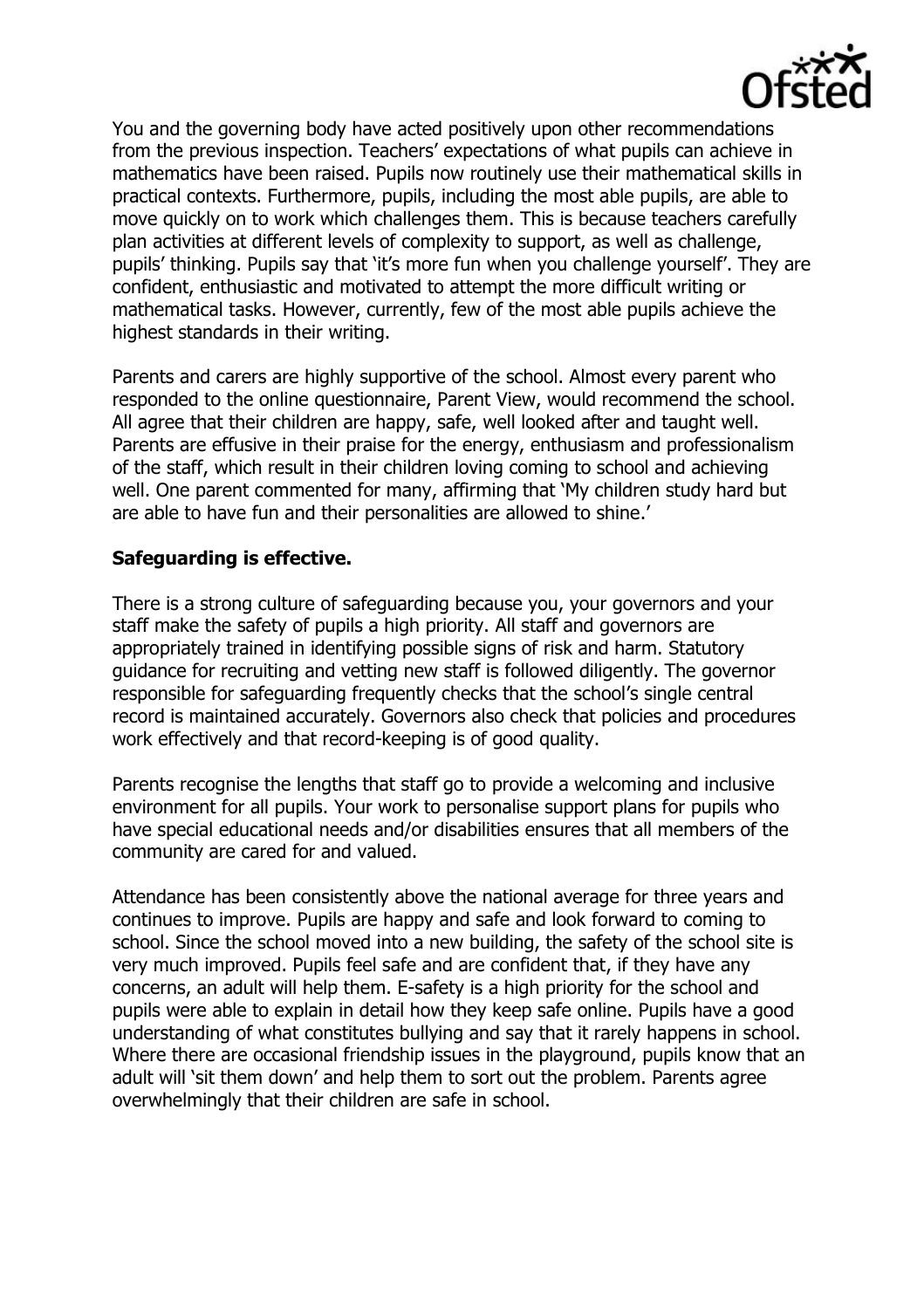

# **Inspection findings**

- One aspect I looked at was how leaders ensure that higher-attaining pupils make good progress in mathematics. This was because, for the last two years, the progress made by the most able pupils in mathematics has been in the bottom 10% of schools nationally.
- There has been a considerable improvement in attainment for the most able pupils in mathematics. This is as a result of careful planning by teachers to ensure that pupils are effectively challenged and motivated in lessons. Pupils enthusiastically choose to work on tasks that make them think harder and give them a sense of achievement. They can explain their reasoning fluently and logically apply their skills to practical activities exceptionally well.
- Most recently, leaders are making good use of a new bespoke tracking system to identify the most able pupils who have not made good progress in the past. This system enables leaders to quickly put additional support in place to ensure that these pupils begin to make rapid progress. However, this leadership strategy is not yet used to track the progress of all pupils in the school. As a result, early identification and support for some pupils are not yet accessible quickly enough. Senior leaders' checks on the quality of teaching and learning are not currently sufficiently focused on all pupils' progress from their different starting points.
- Middle leaders have provided teachers with effective support. As a result, pupils' thinking and reasoning skills have developed. Pupils are able to work independently and show greater resilience when tackling problems. Pupils' attainment is generally in line with, and sometimes better than, the national averages in reading, writing and mathematics. However, in the past, teaching has not enabled pupils to reach the higher standards. Current teaching is enabling more pupils to achieve well.
- My final line of enquiry looked at some inconsistencies in the accuracy of pupils' punctuation, grammar and spelling compared to their writing skills, particularly for the most able pupils.
- Scrutiny of pupils' writing books showed evidence that current pupils use punctuation and grammar effectively and spell well. Unvalidated 2018 tests show that more pupils are reaching the higher standards in grammar, punctuation and spelling compared to the national average. However, the most able pupils still need to make better progress to meet the higher standards in their writing overall.

### **Next steps for the school**

Leaders and those responsible for governance should ensure that:

- the school's tracking and assessment system targets pupils' progress more accurately and as early as possible so that pupils make rapid progress
- more of the most able pupils make good progress to reach the higher standards in writing.